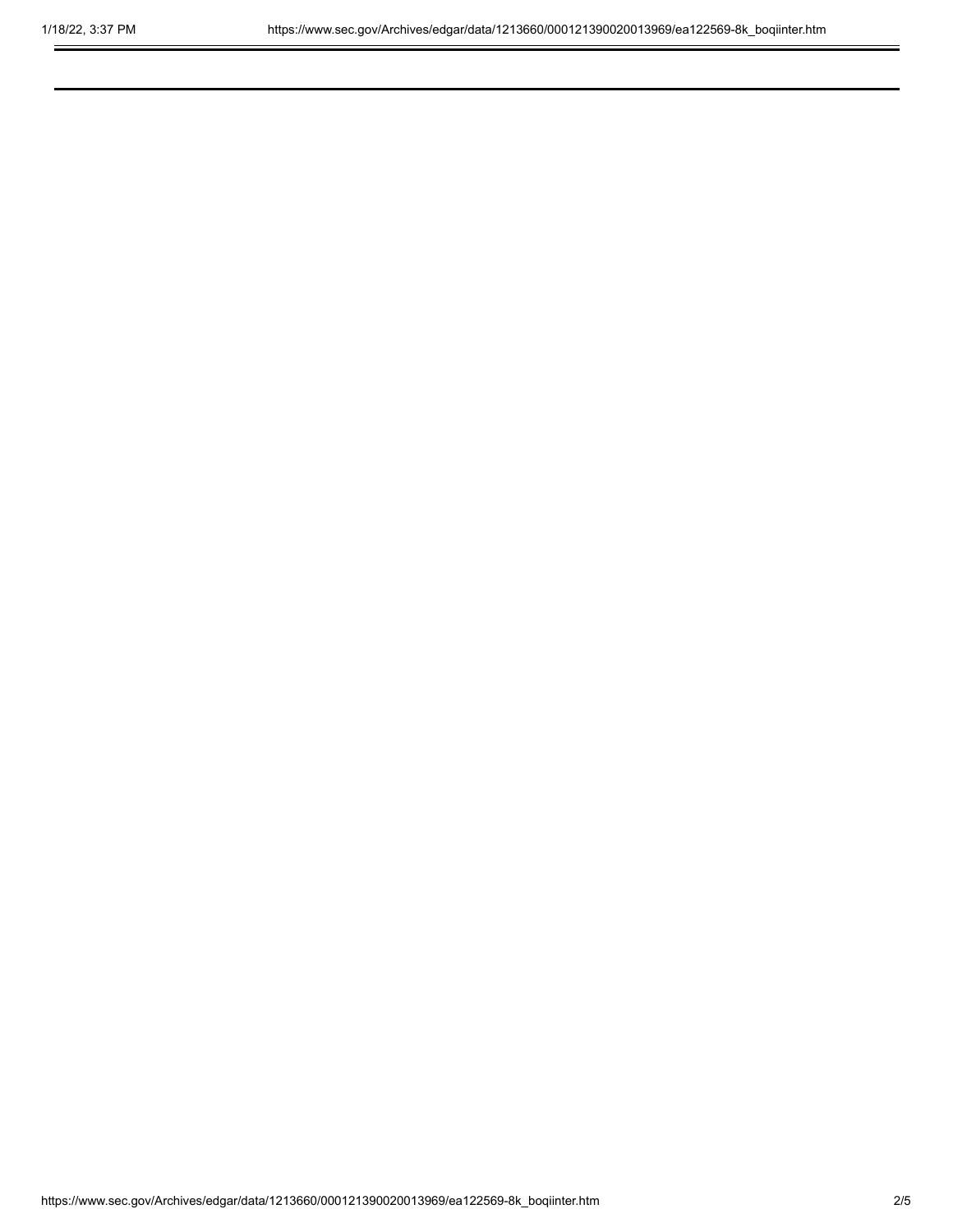#### **Section 2 – Financial Information**

# **Item 2.01. Completion of Acquisition or Disposition of Assets.**

As previously reported on May 19, 2020, the Company entered into a Securities Purchase Agreement (the "SPA") with two institutional investors (each an "Institutional Investor" and collectively the "Institutional Investors") to sell a new series of senior secured convertible notes with an original issue discount of 19.85% and ranking senior to all outstanding and future indebtedness of the Company (the "Convertible Notes") in a private placement (the "Private Placement") to the Institutional Investors. On June 2, 2020, two Convertible Notes in an aggregate original principal amount of \$4,450,000 were issued to the Institutional Investors in reliance upon the exemption from securities registration afforded by Section 4(a)(2) of the Securities Act of 1933, as amended (the "1933 Act"), and Rule 506(b) of Regulation D ("Regulation D") as promulgated by the United States Securities and Exchange Commission (the "SEC") under the 1933 Act, together with the issuance of warrants (the "Warrants" and, together with the Convertible Notes, the "Securities") to acquire common stock of the Company (the "Common Stock"), as described below. Each of the Convertible Notes has a face amount of \$2,225,000 for which each Institutional Investor paid \$1,750,000 in cash. Additional Convertible Notes in an aggregate original principal amount not to exceed \$2,100,000 may also be issued to the Institutional Investors under the SPA at a later date under certain circumstances. The Convertible Notes do not bear interest except upon the occurrence of an event of default.

The Convertible Notes mature on the eighteen-month anniversary of the issuance date, are payable by the Company in installments and are convertible at the election of the Institutional Investors as more fully described below.

Under the terms of the Convertible Notes:

The Convertible Notes are convertible at any time after the receipt of stockholders' approval of their issuance, at the option of the holders thereof, into shares of Common Stock at a rate equal to the amount of principal, interest (if any) and unpaid late charges (if any), divided by a conversion price of \$2.59. Commencing on the six-month anniversary of the closing date, the Convertible Notes will amortize in stock, subject to the satisfaction of certain equity conditions, or, at the Company's option, in cash. Amortization of the Convertible Notes in stock will be consummated at an amortization conversion price with a 22% discount to the lowest volume weighted average price in the prior 10 trading days, subject to a floor of \$0.554. The Convertible Notes mature in 18 months, and the principal amount is payable in equal installments beginning on the six-month anniversary of the issuance date and each month thereafter until the maturity date. If the Company satisfies certain conditions it may convert the installment amount into shares of its Common Stock.

Under the terms of the Warrants:

The Warrants are exercisable at any time or times after stockholders' approval of their issuance has been obtained, in whole or in part, at the option of the holders thereof, for shares of the Common Stock for an exercise price of \$2.845.

Notwithstanding the foregoing, as further described below, the holders of the Securities are prohibited from converting the Convertible Notes or exercising the Warrants, and any payments of interest and principal in shares of the Common Stock will be held in abeyance, to the extent a holder would beneficially own more than 4.99% (or 9.99%, if the holder elects the higher threshold) of the Company's outstanding shares of the Common Stock after such conversion or payment.

At the closing of the transaction on June 2, 20202, each Institutional Investor paid \$1,750,000 in cash for a Convertible Note with a face amount of \$2,225,000 and received a warrant to purchase 650,000 shares of Common Stock (subject to standard adjustments in the event of any stock split, stock dividend, stock combination, recapitalization or other similar transaction) at an initial exercise price of \$2.845. The placement agent for the Private Placement, FT Global Capital Inc. also received a warrant to purchase up to 171,845 shares of Common Stock at an initial exercise price of \$2.845 per share, subject to increase based on the number of shares of Common Stock issued pursuant to the Convertible Notes.

1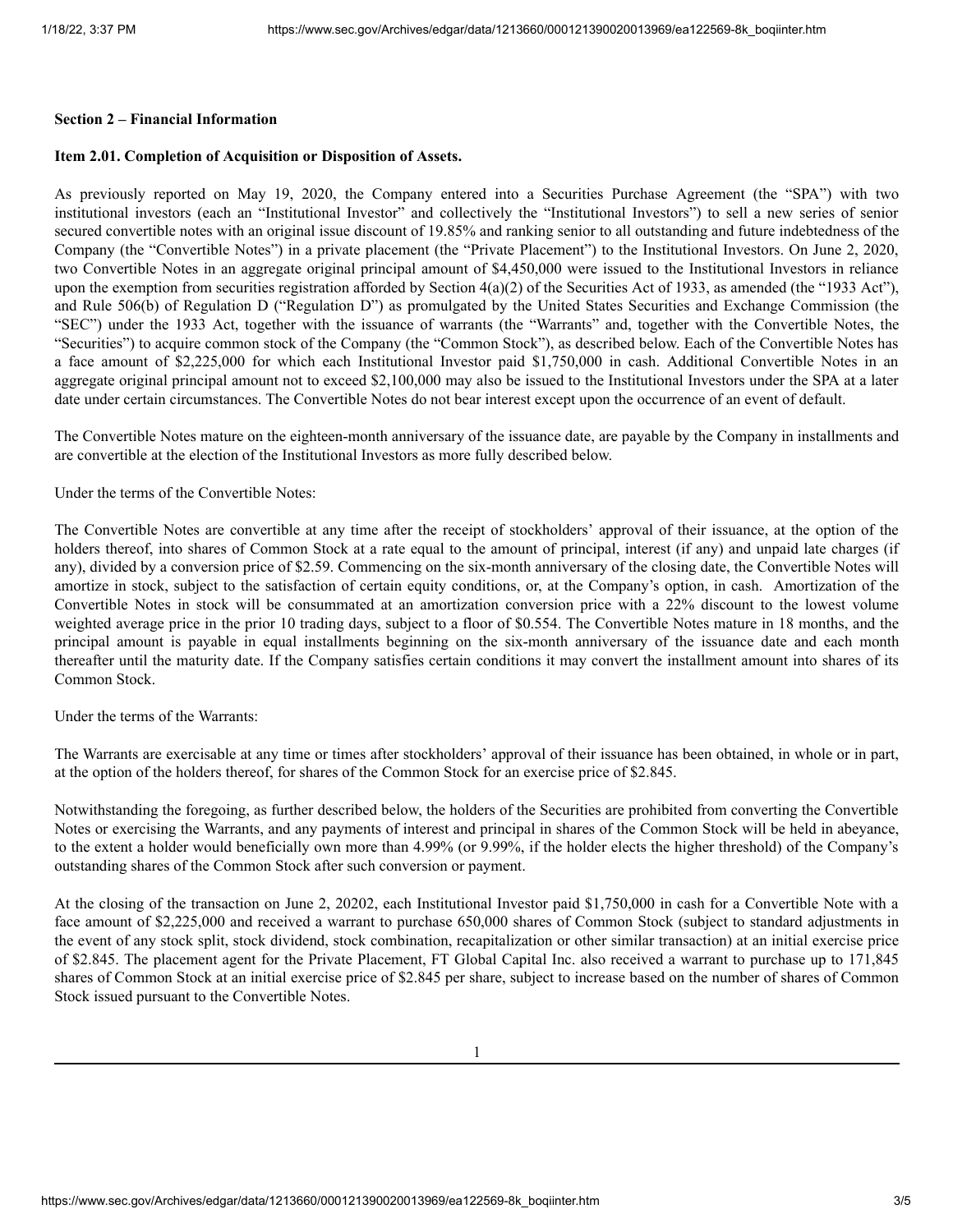A Registration Rights Agreement, a Shareholder Pledge Agreement, a Voting Agreement and other transaction agreements were also delivered to satisfy the conditions to the Closing.

The foregoing description is qualified in its entirety by reference to the full text of the SPA, the Convertible Notes, the Warrants, the Registration Rights Agreement, the Shareholder Pledge Agreement, the Voting Agreement and the other transaction agreements, which were filed as Exhibits 10.1 through 10.6 to the Registrant's Current Report on Form 8-K dated May 19, 2020 and are incorporated in this Report by reference.

## **Item 3.02 Unregistered Sale of Equity Securities.**

The information required to be reported under this Item is incorporated by reference to Item 2.01 of this Current Report on Form 8-K.

The information in this Current Report on Form 8-K may contain forward-looking statements based on management's current expectations and projections, which are intended to qualify for the safe harbor of Section 27A of the Securities Act of 1933, as amended, and Section 21E of the Securities Exchange Act of 1934, as amended. The statements contained herein that are not historical facts are considered "forward-looking statements." Such forward-looking statements may be identified by, among other things, the use of forward-looking terminology such as "believes," "expects," "may," "will," "should," or "anticipates" or the negative thereof or other variations thereon or comparable terminology, or by discussions of strategy that involve risks and uncertainties. In particular, statements regarding the efficacy of investment in research and development are examples of such forward-looking statements. The forward-looking statements include risks and uncertainties, including, but not limited to, the effect of political, economic, and market conditions and geopolitical events, including the current COVID-19 global crisis; legislative and regulatory changes that affect our business; the availability of funds and working capital; the actions and initiatives of current and potential competitors; investor sentiment; and our reputation. The Registrant does not undertake any responsibility to publicly release any revisions to these forwardlooking statements to take into account events or circumstances that occur after the date of this report. Additionally, the Registrant does not undertake any responsibility to update you on the occurrence of any unanticipated events, which may cause actual results to differ from those expressed or implied by any forward-looking statements. The factors discussed herein are expressed from time to time in the Registrant's filings with the Securities and Exchange Commission available at http://www.sec.gov.

2